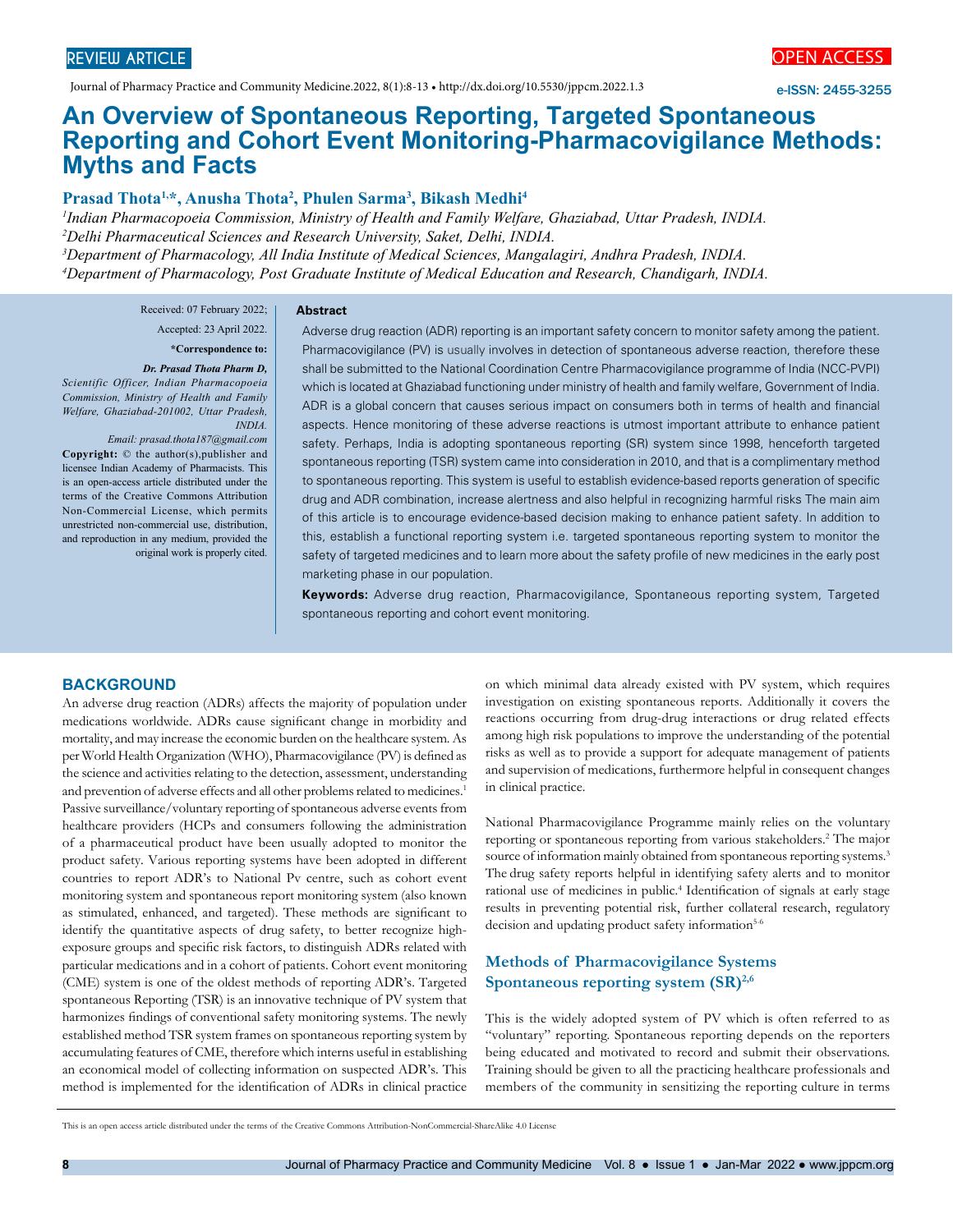of what, where, when, how, and whom to report an adverse reactions. Subsequent training shall be given to adopt techniques to overcome the identified limitations of spontaneous reporting especially the underreporting.8 This system has its own merits in supporting reports from authentic clinical practice in contrast to clinical trials, in which susceptible population is excluded; also the duration of treatment is limited. Nonetheless, this system has a number of demerits such as under-reporting being the major one<sup>9-10</sup> it only provides a numerator; and also lack of information on population exposed to the drug. Hence, it is complex to quantify the risk associated with a suspected drug accurately. Moreover, the reported cases are also subjected to reporting bias. Other limitations include variation in the quality of reported details submitted and the missing information. In spite of all these drawbacks still spontaneous reporting is the cornerstone of PV, because it allows to prompt detection of probable safety alerts associated to drugs' use through the early detection of new ADRs in low frequencies. The voluntary reporting is the only basis of SR, as underreporting is major concern which is due to poor motivation of healthcare professionals. Hence it is difficult to find out the actual incidence of ADRs with respect to particular medication. Short term and long term toxicity data plays an important aspect in communicating the distinct therapy in the management of patients suffering with certain disease conditions.11–13 It is crucial to assess and distinguish the risk associated with treatment, also reduce the harm, increase better patient compliance and not to mention to sustain public belief in the programme.<sup>14</sup> Although SR remains the basis of drug safety monitoring, alternative surveillance systems are necessary to assess the prevalence and severity of both expected and unexpected adverse reactions develops in long-term treatment exposed population.<sup>7</sup> Active PV method is essential to monitor safety of all medications, to improve patient safety and wellbeing.15

## **Cohort Event Monitoring (CEM)**

Cohort Event Monitoring (CEM)<sup>16-17</sup> is a form of active PV system primarily developed for certain focused drugs for prospective, observational study of adverse events encountered with specific drugs. A CEM programme is primarily essential for the investigation of a distinct medicine in day-to-day clinical practice, in addition to this it is not only useful in early phase IV clinical trials, but can also helpful in identifying the risk asscociated with marketed medications. It is hinge on the standards of the New Zealand intensive medicines monitoring programme<sup>18</sup> and the UK prescription event monitoring<sup>19</sup> other than that in most limited support countries. Thus, CEM is an early warning system that record group of patient's clinical events on a specific therapy, for capturing all clinical events associated medicine of interest used in Public Health Programmes (PHP). Accurate assessment shall be done to the patients prior to initiation of treatment followed by after initiation of treatment. It accounts utter events pertaining to medication, regardless of whether or not the drug is responsible for the event. CEM involves recording all events with following data; Any new medical events (alteration in medical aspects, strange symptoms or diagnoses, or any alteration in laboratory investigations) that have observed during defined time interval prior to treatment initiation are also recorded. Follow up shall be taken after a definite time interval for the clinical investigation to consider any unknown adverse events that observed following the therapy initiation.

To document events occurred to patients during a control period, before and after initiation of study, treatment review forms are used. The length of study might be unlike it could not varied beyond the patient's expectations. A control line is generated from the events occurred during therapy in comparison to the events collected before the study initiation. Special ethical considerations are involved in CEM since it is only system that requires complete documentation of all clinical events along with follow-ups. As CEM mainly aims to find out the prevalence rate, hence important to refrain the duplicate entries; this can be achieved only if patients are recognised precisely. At the same time it is also essential to seek the approval from competent authority in the country as a requirement for collecting patient data. Many nations opt for informed consent from the patient (who experienced adverse event) however, this will be time consuming. The 'opt out principle' is an alternative to obtaining informed consent where details about the CEM programme is provided openly, and patients voluntarily can agree to part in programme for data collection as a measure of CEM. Also the method needs to endorse by the respective regulatory.20

#### **Targeted Spontaneous Reporting (TSR)**

The WHO proposes targeted spontaneous reporting (TSR) as a methodology that builds on the principles of spontaneous reporting and CME but enforced in a defined ambience.<sup>21</sup> In this method, specific group of patients are targeted to report specific safety concern due to suspected medicine. WHO developed TSR in 2010 and it is being piloted in the HIV treatment programmes in three countries (Kenya, Vietnam and Uganda). TSR may be chosen to record all suspected adverse reactions in the defined population or to target on particular adverse reactions of peculiar interest, for example treatment-threatening toxicity, etc. Aforementioned aids in limiting adverse events recording that are most important to patients and studies. Poor treatment adherence due to adverse events is also incorporated as one of the focused events in the TSR approach for reporting concern.

TSR creates a favorable circumstance to supervise all individuals under therapy, as part of medical care. Although, the willingness of HCPs to watch carefully in regard to targeted adverse reactions and subsequent reporting helps in to its rewarding pursuit. ADR reporting can be reinforcing by adopting distinct measures such as education, advocacy and mentoring.<sup>22,23</sup> Even though desperate from these purview, TSR, beside its focuses on targeted drug and ADR combinations, expected to possess a comparable beneficial results on reporting, further more shortened workload of healthcare professionals. Safety monitoring within a therapy group gives the denominator value of exposed patients, as a results we can establish the hindrance of events associated with medicines precisely. The objectives need to follow to meet TSR requirements are as:

- Careful monitoring for suspected adverse reactions associated with targeted drug in defined cohort treatment during normal medical care, and also encounters the medicine related problem.
- Tracing out the causal relationship between the target drug and triggered adverse event accomplished from ADR reporting form, same shall be documented in the patient records.
- A proper awareness shall be given to all HCPs involved in treatment to inquire adverse effects associated during therapy period.
- Same PV method along with reporting forms are used, specific training shall be given in case narrations and written procedures to support the study. Unlike the spontaneous reporting complete the reporting with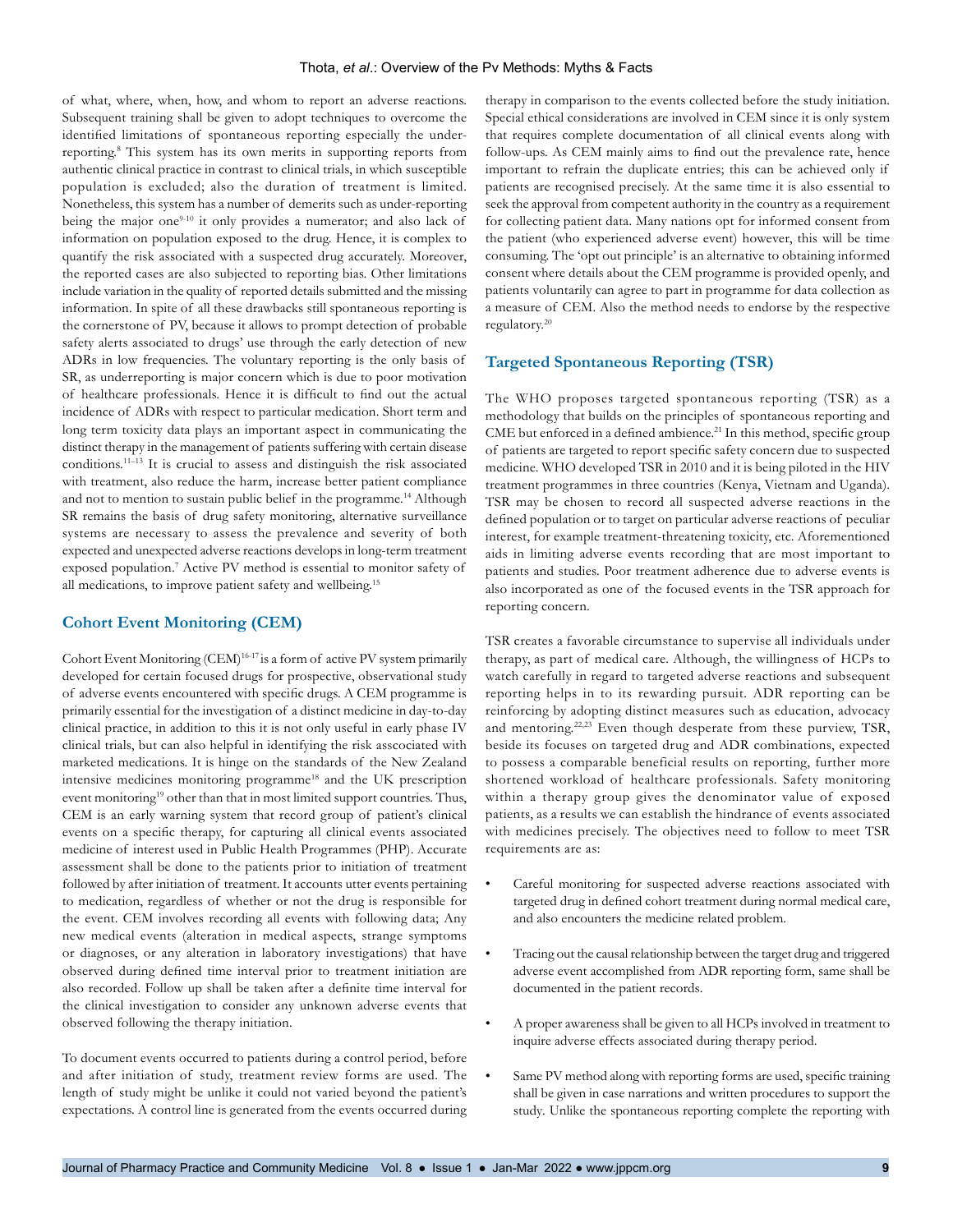detailed information on Drug and ADR's.

- The primary concern of TSR is not only to identify the serious and lifethreatening event/ ADR's but also finding out any suspected reaction. HCP's can be advised to report any adverse reactions associated with the medication.
- In contrast to CEM, patient interviews before and after the treatments is mandatory. Hence, less laborious, more feasible with limited financial resources. Thus, TSR enhance the quality of patient care by promoting the PV as a best practice.

## **DISCUSSION**

ADRs are the fifth most common cause of hospitalization, deaths with an estimated burden of 197,000 deaths per year in EU.<sup>24</sup> In terms of the health of Indian population, it is necessary to have safety information on the medicines used in various public health programmes so that the maximum number of ADRs can be captured and the safety, efficacy can be established for the vary people.

The public health programmes targets the citizens of India. So these public health programmes acts as a lifeline for the vulnerable population and keeps a strict watch on each citizen's health. While providing the treatment this becomes a great platform for the healthcare providers to capture as maximum information as they can, so it could be used for further safety related issues and the therapy can be individualized. Well during clinical care to the public, healthcare providers can have a specific watch on diseases, medicines, age, geological conditions, food habits and many more confounding variables. This opens a doorway of getting maximum information on a single platform.

PHPs and PV can obtain shared benefits from each other; PV and ADR monitoring in PHPs can help in recognizing the rare adverse events and also risk factors in patients and can have overwhelming positive impact on the implementation and success of these programmes. PHPs at the same time can also provide an opportunity to introduce PV in countries that lack a system for drug safety monitoring.25 Targeted reporting may have a positive effect on the ADR reporting. The drug safety alerts which are can be formulated and circulated by Pharmacovigilance Programme of India (PvPI) may increase the interest of healthcare providers which in turn elevate the rate of targeted reports and on that basis, the alerts can get strengthen and specific signals can be identified. But again it totally depends on the active participation of HCPs.26

The mainstay of signal detection process is usually has been spontaneous reports and now in many countries the PV system also relies on the reporting from literature resources to evaluate the benefit risk associations for some drugs. These scientific literatures may also impact the entire lifecycle of the drugs. Usually the healthcare professionals more often publish the case reports and case series but fails to report the same to the national pharmacovigilance centre.27 In the country like India this has been the vary culture among the healthcare professions to usually publish such data on adverse drug reactions. But if it is not reported to the national pharmacovigilance centre then it may

not have any significance for the general public.

This could be another attempt of targeted reporting that one can search for specific reactions which has been published but not reported. If such reports are getting reported to the NPC, this would certainly impact on the society directly by circulating the essential alerts to the HCPs and indirectly this collated safety information can help the national health programmes and can be considered while making the healthcare policies.

It has been made clear from the above comparison that spontaneous reporting system is a passive method of reporting ADRs that depends usually on voluntary reporting by the reporter and it is generally less expensive whereas CEM would be more costly than any of the other methods. Since all the ADR reporting is voluntary, many of the events go unnoticed and lead to underreporting, usually lacks in terms of quality and quantity, also have many biases.<sup>28</sup>

It becomes a moral responsibility of every healthcare provider and consumer to report adverse event encounter by him/her or during clinical practice to the national PV centre.<sup>29</sup>

Developing countries like India is doing good in the field of pharmacovigilance, and the efforts has also lead our country's national pharmacovigilance centre in implementing the Cohort Event Monitoring on the bedaquiline in the year 2016 and to become a WHO collaborating centre for Pharmacovigilance in regulatory services and public health programmes.30 It is urging to implement targeted spontaneous reporting in terms of safety aspects.<sup>31</sup> Therefore robust PV system shall be adopted by implementing alternative system of reporting in India.

#### **Countries adopting these three methods**

In 1968, WHO Programme for International Drug Monitoring (WHO-PIDM) was started at Uppsala Monitoring Centre (UMC), Sweden with ten founder countries Australia, Canada, Czechoslovakia, Federal Republic of Germany, Ireland, Netherlands, New Zealand, Sweden, United Kingdom, USA and it was spread to 140 countries as full member countries and 30 associate member countries by 14<sup>th</sup> September 2020<sup>32</sup> and currently total 170 countries adopting this spontaneous reporting methodology over the world. VigiBase (International drug safety database) of the WHO-UMC holds over 20 million Individual Case Safety Reports (ICSRs) by May 2019.33 WHO-UMC identifies drug safety signals from the reported suspected adverse drug effects (ICSRs) due to use of medicines by patients and started sharing on their website and also in WHO Pharmaceutical News Letters since 2012. WHO defined signal as "Reported information on a possible causal relationship between an adverse event and a drug, the relationship being unknown or incompletely documented previously. Usually more than a single report is required to generate a signal, depending on the seriousness of the event and the quality of the information".<sup>34</sup> The list of signals identified by WHO-UMC is presented in Table 1.Various countries conducted studies on TSR and CEM along with drugs are presented in Tables 2 and 3 respectively.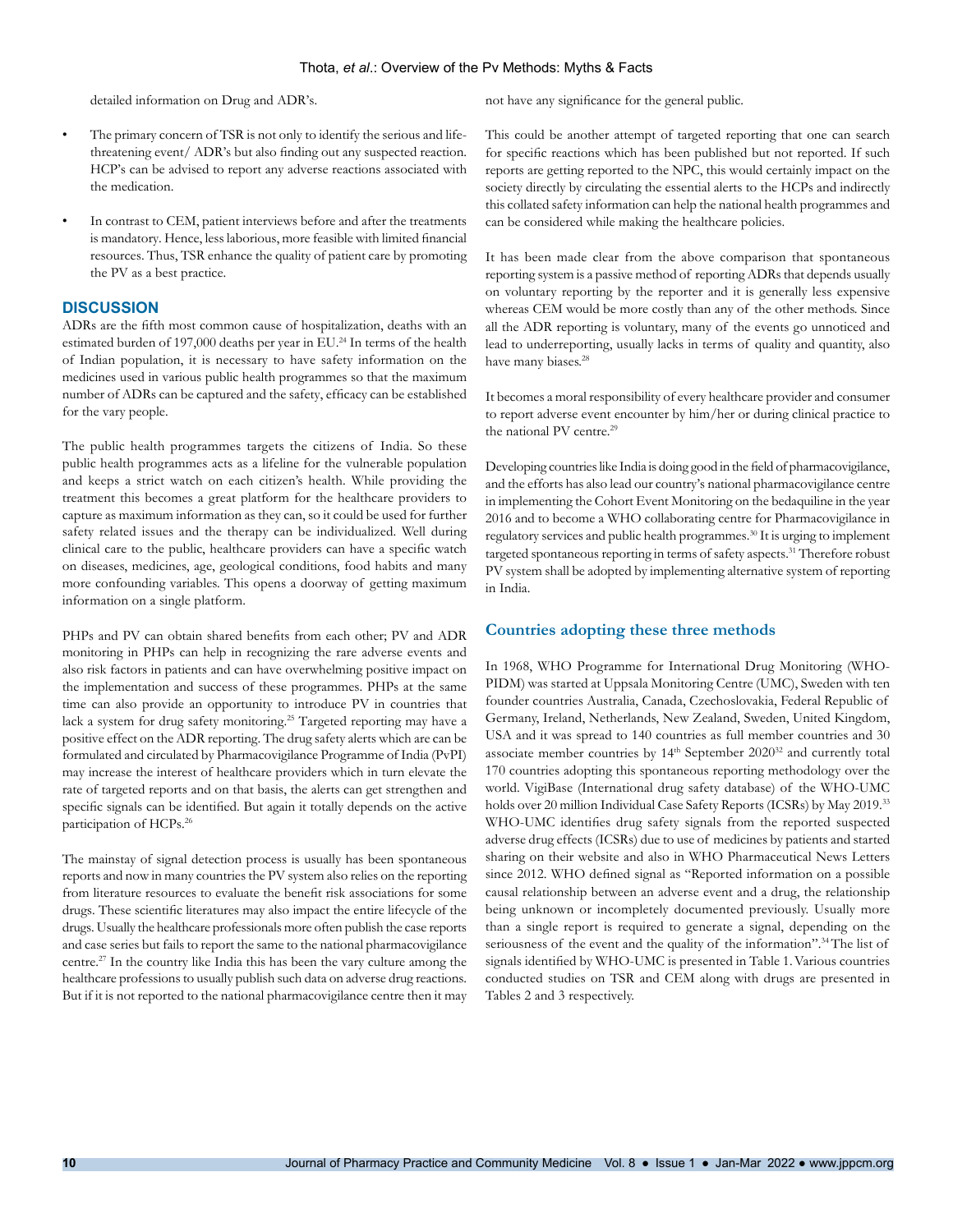| Table 1: List of drug safety signals identified by WHO-UMC. <sup>35</sup> |                                                                                                                             |           |                                                                                                         |                  |                                                                                                   |  |  |
|---------------------------------------------------------------------------|-----------------------------------------------------------------------------------------------------------------------------|-----------|---------------------------------------------------------------------------------------------------------|------------------|---------------------------------------------------------------------------------------------------|--|--|
| SI.<br><b>No</b>                                                          | <b>Signals</b>                                                                                                              | SI.<br>No | <b>Signals</b>                                                                                          | SI.<br><b>No</b> | <b>Signals</b>                                                                                    |  |  |
| $\mathbf{1}$                                                              | Abiraterone and Thrombocytopenia                                                                                            | 41        | Dronedarone and Polyneuropathy                                                                          | 81               | Olanzapine and accidental drug intake by<br>children                                              |  |  |
| $\overline{2}$                                                            | Aflibercept and deep vein thrombosis/pulmonary<br>embolism                                                                  | 42        | Edoxaban - Incorrect dose administered                                                                  | 82               | Omalizumab and anaphylactic shock in<br>females                                                   |  |  |
| 3                                                                         | Agomelatine and QT prolonged                                                                                                | 43        | Emtricitabine/Efavirenz/Tenofovir Disoproxil Fumarate<br>and Phosphatase Alkaline Increased             | 83               | Ondansetron and serotonin syndrome                                                                |  |  |
| 4                                                                         | Agomelatine and Increased Blood Pressure                                                                                    | 44        | Esomeprazole and gynaecomastia in obese adults                                                          | 84               | Pamidronic acid and Optic Neuritis                                                                |  |  |
| 5                                                                         | Agomelatine - Inappropriate schedule of drug<br>administration                                                              | 45        | Etanercept and injection site ulceration / injection site<br>necrosis                                   | 85               | Parathyroid Hormone and Myocardial<br>Ischaemia                                                   |  |  |
| 6                                                                         | Agomelatine and thrombocytopenia                                                                                            | 46        | Etanercept and ophthalmic herpes                                                                        | 86               | Pazopanib and Pericardial Effusion                                                                |  |  |
| $\overline{7}$                                                            | Agomelatine and Hypotension                                                                                                 | 47        | Everolimus and serious gastrointestinal disorders                                                       | 87               | Phenprocoumon - Accidental overdose                                                               |  |  |
| 8                                                                         | Amitriptyline and dry eyes                                                                                                  | 48        | Factor Xa inhibitors and haematospermia                                                                 | 88               | Pregabalin and visual colour distortions                                                          |  |  |
| $\boldsymbol{9}$                                                          | Artemether/Lumefantrine and Stevens-Johnson<br>syndrome                                                                     | 49        | Febuxostat and cardiac failure                                                                          | 89               | Propylthiouracil and Stevens-Johnson<br>syndrome, Erythema multiforme and<br>Epidermal necrolysis |  |  |
| 10                                                                        | Atomoxetine and Dystonia in paediatric patients                                                                             | 50        | Febuxostat and Hepatic failure                                                                          | 90               | Prucalopride and Suicidal ideation                                                                |  |  |
| 11                                                                        | Atomoxetine and neutropenia in paediatric patients                                                                          | 51        | Febuxostat and allergic vasculitis                                                                      | 91               | Quetiapine and valproic acid interactions                                                         |  |  |
| 12                                                                        | Baclofen and Renal failure                                                                                                  | 52        | Fesoterodine - GI haemorrhage                                                                           | 92               | Ranolazine and Hallucination                                                                      |  |  |
| 13                                                                        | Benznidazole and severe skin reactions                                                                                      | 53        | Finasteride and Convulsions                                                                             | 93               | Roflumilast and Melaena                                                                           |  |  |
| 14                                                                        | Brentuximab and Hepatic disorders                                                                                           | 54        | Fingolimod and T wave inversion                                                                         | 94               | Roflumilast and pancreatitis                                                                      |  |  |
| 15                                                                        | Brivudine and 5-fluorouracil - Persistence of a fatal<br>drug-drug interaction                                              | 55        | <b>Fluoxetine and Deafness</b>                                                                          | 95               | Roflumilast and pneumonia                                                                         |  |  |
| 16                                                                        | Ceftriaxone and Hepatitis in Patients 75 Years and<br>Older                                                                 | 56        | Ganciclovir and hypoglycaemia                                                                           | 96               | rosuvastatin and ticagrelor -rhabdomyolysis                                                       |  |  |
| 17                                                                        | Chymotrypsin and anaphylactic shock                                                                                         | 57        | Ginkgo biloba L. and cardiac arrhythmias                                                                | 97               | Ruxolitinib and peripheral neuropathy                                                             |  |  |
| 18                                                                        | Ciprofloxacin, enalapril and acute kidney injury                                                                            | 58        | Glibenclamide/glyburide and palpitations in the Asian<br>population                                     | 98               | Saxagliptin and Pancreatitis                                                                      |  |  |
| 9                                                                         | Citalopram and Ramipril treatment - Hyponatraemia                                                                           | 59        | Golimumab and Meningitis                                                                                | 99               | Selegiline and hypoglycaemia in<br>underweight adults                                             |  |  |
| 20                                                                        | Clozapine - Drug dose titration not performed                                                                               | 60        | Golimumab and Migraine                                                                                  | 100              | SGLT-2 inhibitors and genital pruritus                                                            |  |  |
| 21                                                                        | Colecalciferol and insomnia                                                                                                 | 61        | Hexetidine and Severe hypersensitivity reactions                                                        | 101              | Complete loss of libido reported for women<br>on systemic hormonal contraceptive                  |  |  |
| 22                                                                        | Combination products containing guaifenesin,<br>paracetamol, and phenylephrine reported with severe<br>upper abdominal pain | 62        | Ibrutinib and pneumonitis                                                                               | 102              | Tapentadol and Aggressive reaction                                                                |  |  |
| 23                                                                        | Ibuprofen and Metamizole treatment - Acute renal<br>failure                                                                 | 63        | Ibuprofen and Erectile Dysfunction                                                                      | 103              | <b>Tapentadol and Delusion</b>                                                                    |  |  |
| 24                                                                        | Dabigatran and thromboembolism                                                                                              | 64        | Idelalisib and Leukoencephalopathy                                                                      | 104              | Temozolomide and Oesophagitis                                                                     |  |  |
| 25                                                                        | Deferasirox and pancreatitis in paediatric patients                                                                         | 65        | Ivermectin and serious neurological events                                                              | 105              | Thiamazole and rhabdomyolysis                                                                     |  |  |
| 26                                                                        | Denosumab and lichen planus                                                                                                 | 66        | Lamivudine and hearing decreased                                                                        | 106              | Tocilizumab - Psoriasis and Aggravated<br>psoriasis                                               |  |  |
| 27                                                                        | Denosumab and vasculitis                                                                                                    | 67        | Levetiracetam and impaired renal function                                                               | 107              | Tramadol and hyperacusis                                                                          |  |  |
| 28                                                                        | Desloratadine and the risk of experiencing dry eyes                                                                         | 68        | Levofloxacin and myoclonus in the elderly over 75 years:<br>susceptibilities and prescribing issues     | 108              | <b>Ustekinumab and Vasculitis</b>                                                                 |  |  |
| 29                                                                        | Desloratadine and aggressive reaction                                                                                       | 69        | Levonorgestrel-releasing intrauterine device and panic<br>attacks: a signal raised in patient reporting | 109              | Vemurafenib and cardiac failure                                                                   |  |  |
| 30                                                                        | Desloratadine and QT prolongation                                                                                           | 70        | Levonorgestrel-releasing intrauterine system products<br>and suppressed lactation                       | 110              | Vemurafenib and Granulocytopenia                                                                  |  |  |
| 31                                                                        | Desloratadine, loratadine and weight increase in<br>children                                                                | 71        | Panic attacks with levothyroxine                                                                        | 111              | Vemurafenib and renal failure                                                                     |  |  |
| 32                                                                        | Desogestrel and night sweats, vulvovaginal dryness<br>and dry eye                                                           | 72        | Linagliptin and Cardiac failure                                                                         | 112              | Vemurafenib and Sepsis                                                                            |  |  |
| 33                                                                        | Desogestrel and severe psychiatric disorders: panic<br>attack, suicidal ideation and self-injurious behaviour               | 73        | Metamizole - Documented hypersensitivity                                                                | 113              | Vemurafenib and Atrial fibrillation                                                               |  |  |
| 34                                                                        | Dextromethorphan and serious neurological disorders<br>in children                                                          | 74        | Methotrexate - Incorrect drug administration rate                                                       | 114              | Vemurafenib and Pancreatitis                                                                      |  |  |
| 35                                                                        | Dimenhydrinate and erythema multiforme/Stevens<br>Johnson Syndrome                                                          | 75        | Methylphenidate and lockjaw                                                                             | 115              | Vemurafenib and Thrombocytopenia                                                                  |  |  |
| 36                                                                        | Donepezil - SSRI and SNRI - interaction and<br>Serotonin syndrome                                                           | 76        | Midostaurin - photosensitivity reaction                                                                 | 116              | Vemurafenib and Tumour lysis syndrome                                                             |  |  |
| 37                                                                        | Dronedarone and AV block                                                                                                    | 77        | Mirtazapine and Rhabdomyolysis                                                                          | 117              | Venlafaxine, pre-eclampsia, eclampsia and<br>related disorders of pregnancy                       |  |  |
| 38                                                                        | Dronedarone, hyperthyroidism and decreased Thyroid<br><b>Stimulating Hormone</b>                                            | 78        | Mometasone and Arrhythmia                                                                               | 118              | Vortioxetine and aggression                                                                       |  |  |
| 39                                                                        | Dronedarone and ventricular arrhythmia                                                                                      | 79        | Nintedanib and ischaemic colitis                                                                        |                  |                                                                                                   |  |  |
| 40                                                                        | Dronedarone and vision abnormal                                                                                             | 80        | abdominal pain, chest pain and headache while using<br>noscapine                                        |                  |                                                                                                   |  |  |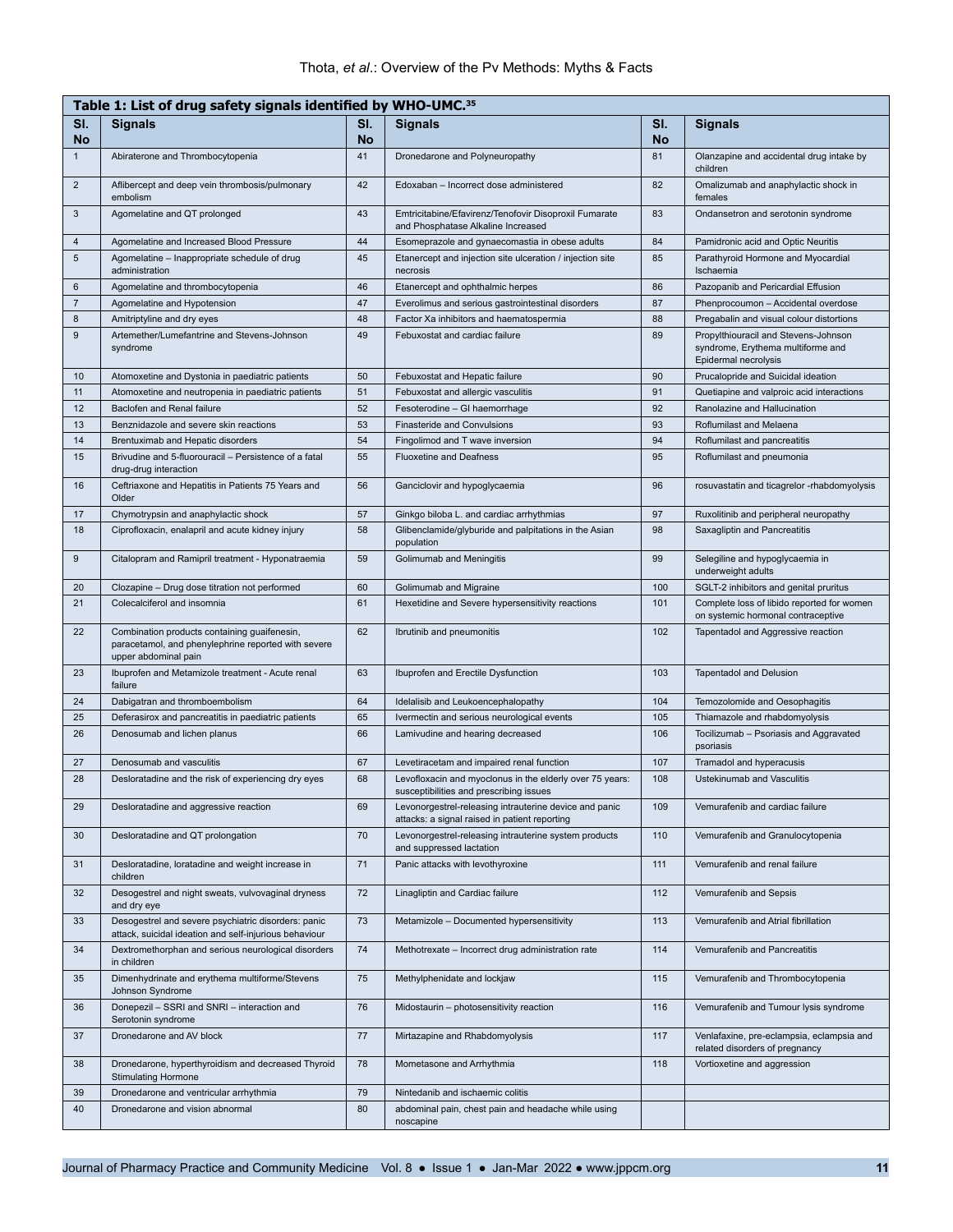#### Thota, *et al*.: Overview of the Pv Methods: Myths & Facts

| Table 2: Targeted Spontaneous Reporting: Various countries conducted studies on TSR along with drugs enlisted below. |                                                |                                                                          |                                                                                                         |  |  |  |
|----------------------------------------------------------------------------------------------------------------------|------------------------------------------------|--------------------------------------------------------------------------|---------------------------------------------------------------------------------------------------------|--|--|--|
| SI. No                                                                                                               | <b>Class of the Drugs</b>                      | Name of the drugs                                                        | <b>Countries adopted TSR</b>                                                                            |  |  |  |
|                                                                                                                      | Antiretroviral Medicines <sup>40</sup>         | Tenofovir <sup>36</sup> Zidovudine <sup>41</sup> Stavudine <sup>41</sup> | Kenya, Vietnam and Uganda <sup>36</sup> Zimbabwe <sup>37</sup> and South Africa countries <sup>38</sup> |  |  |  |
|                                                                                                                      | Anti-TB Medicines                              |                                                                          | Zimbabwe <sup>37</sup> and South Africa countries <sup>38</sup>                                         |  |  |  |
|                                                                                                                      | Anti-Malarial Medicine                         | Artesunate plus sulfadoxine/pyrimethamine <sup>39</sup>                  | Mpumalanga <sup>39</sup>                                                                                |  |  |  |
|                                                                                                                      | Adverse Events Following<br>Immunization(AEFI) |                                                                          | South Africa countries <sup>38</sup>                                                                    |  |  |  |

| Table 3: Cohort Event Monitoring: Various countries conducted studies on CEM along with drugs enlisted below. |                                              |                                                                                     |                                                                                                                                                                                                                                  |  |  |  |  |
|---------------------------------------------------------------------------------------------------------------|----------------------------------------------|-------------------------------------------------------------------------------------|----------------------------------------------------------------------------------------------------------------------------------------------------------------------------------------------------------------------------------|--|--|--|--|
| SI. No                                                                                                        | <b>Class of the Drugs</b>                    | Name of the drugs                                                                   | <b>Countries adopted CEM</b>                                                                                                                                                                                                     |  |  |  |  |
|                                                                                                               | Antiretroviral Medicines <sup>51,54-56</sup> |                                                                                     | Belarus <sup>53</sup> Kwazulu-Natal, <sup>54</sup> Thailand, <sup>55</sup> Malawi <sup>56</sup>                                                                                                                                  |  |  |  |  |
|                                                                                                               | Anti-TB Medicines                            | Bedaguiline. 43, 46, 57-59 Delamanid <sup>43, 46, 60</sup>                          | Philippines, <sup>43</sup> Armenia, Bangladesh, Belarus, North Korea, Ethiopia, Georgia,<br>Indonesia, Kazakhstan, Kenya, Kyrgyzstan, Lesotho, Myanmar, Pakistan, Peru<br>and South Africa. <sup>46</sup> India <sup>57-60</sup> |  |  |  |  |
|                                                                                                               | Anti-Malarial Medicine                       | artemisinin-based combination<br>therapy, 42, 45, 53 Injectable Artesunate, 44      | Ghana. <sup>42</sup><br>Kenya, <sup>42</sup> Nigeria <sup>42,45</sup> and Zimbabwe <sup>42</sup> Uganda, <sup>44</sup> Tanzania <sup>52,53</sup>                                                                                 |  |  |  |  |
|                                                                                                               | <b>Other Drugs</b>                           | Quetiapine <sup>47,48</sup> Asenapine <sup>47,49</sup> Rivaroxaban <sup>47,50</sup> |                                                                                                                                                                                                                                  |  |  |  |  |

#### **CONCLUSION**

In India, the initiative was taken by PvPI in issuing the drug safety alerts generated through spontaneous reporting database, which gives a ray of hope in directing the research in pharmacovigilance towards the TSR and CEM, it may also ensure involving multi professional collaborations and more patient care faculty involvement in complete healthcare provision to the general public for considering the drug safety alerts as drug safety signals by national drug regulatory authority, i.e. Central Drugs Standard Control Organization in India.

## **CONFLICT OF INTEREST**

The authors declare that there is no conflict of interest.

## **REFERENCES**

- 1. WHO. The importance of pharmacovigilance: safety monitoring of medicinal products. Geneva: WHO; 2002.
- 2. Sharma M, Gupta SK. Postmarketing surveillance. In: Gupta SK, editor. Textbook of pharmacovigilance. New Delhi: Jaypee brothers; 2011. p. 75-92.
- 3. Alj L, Touzani MDW, Benkirane R, *et al*. Detecting medication errors in pharmacovigilance database: capacities and limits. Int J Risk Saf Med. 2007;19(4):187-94.
- 4. Härmark L, van Grootheest AC. Pharmacovigilance: methods, recent developments and future perspectives. Eur J Clin Pharmacol. 2008;64(8):743-52. doi: 10.1007/s00228-008-0475-9, PMID 18523760.
- 5. Clarke Andrea, Deeks Jonathan J, Shakir Saad AW. An assessment of the publicly disseminated evidence of safety used in decisions to withdraw medicinal products from the UK and US markets. Drug Saf. 2006;29(2):175-81. doi: 10.2165/00002018-200629020-00008, PMID 16454545.
- 6. Pal S, Dodoo A, Mantel A, *et al*. Pharmacovigilance and safety of medicines. In: WHO, editor. The world medicines situation 2011. Geneva: WHO; 2011.
- 7. WHO. WHO international drug monitoring: cerivastatin and gemfibrozil. WHO Drug Info. 2002;16(2):8-11.
- 8. Hazell Lorna, Shakir Saad AW. Under-reporting of adverse drug reactions: a systematic review. Drug Saf. 2006;29(5):385-96. doi: 10.2165/00002018- 200629050-00003, PMID 16689555.
- 9. Olsson Sten, Pal Shanthi N, Stergachis Andy, Couper Mary. Pharmacovigilance activities in 55 low- and middle-income countries: a questionnaire-based analysis. Drug Saf. 2010;33(8):689-703. doi: 10.2165/11536390-000000000-00000, PMID 20635827.
- 10. WHO. The safety of medicines in public health programmes: pharmacovigilance an essential tool. Geneva: WHO; 2006.
- 11. WHO. Antiretroviral drugs for treating pregnant women and preventing HIV infection in infants: recommendations for a public health approach. Geneva: WHO; 2010.
- 12. WHO. Treatment of tuberculosis [guidelines]. 4th ed. Geneva: WHO; 2010.
- 13. Falzon D, Jaramillo E, Schünemann HJ, Arentz M, Bauer M, Bayona J, *et al*. WHO guidelines for the programmatic management of drug-resistant tuberculosis: 2011 update. Eur Respir J. 2011;38(3):516-28. doi: 10.1183/09031936.00073611, PMID 21828024.
- 14. Dodoo Alexander, Adjei Sam, Couper Mary, Hugman Bruce, Edwards Ralph. When rumours derail a mass deworming exercise. Lancet. 2007;370(9586):465-6. doi: 10.1016/S0140-6736(07)61211-2, PMID 17693161.
- 15. Global Fund to Fight AIDS, TB and malaria. The Global Fund strategy 2012-2016: investing for impact. Geneva: global Fund to Fight AIDS, TB and malaria; 2012.
- 16. WHO. A practical handbook on the pharmacovigilance of antimalarial medicines. Geneva: WHO; 2008.
- 17. WHO. A practical handbook on the pharmacovigilance of antiretroviral medicines. Geneva: WHO; 2009.
- 18. Coulter DM. The development of prescription event monitoring in the New Zealand Intensive Medicines Monitoring Programme. In: Mann R, Andrews EB, editors. Pharmacovigilance. Chichester. Wiley; 2002. p. 345-62.
- 19. Shakir SAW. Prescription-event monitoring. In: Strom BL, editor. Pharmacoepidemiology. 4th ed. Chichester: Wiley; 2005. p. 337-46.
- 20. Council for International Organizations of Medical Sciences (CIOMS). International ethical guidelines for epidemiological studies. Geneva: CIOMS; 2009.
- 21. WHO. A practical handbook on the pharmacovigilance of medicines used in the treatment of tuberculosis. Geneva: WHO; 2012.
- 22. Clarkson A, Ingleby E, Choonara I, Bryan P, Arlett P. A novel scheme for the reporting of adverse drug reactions. Arch Dis Child. 2001;84(4):337-9. doi: 10.1136/adc.84.4.337, PMID 11259235.
- 23. Mehta Ushma, Durrheim David, Mabuza Aaron, Blumberg Lucille, Allen Elizabeth, Barnes Karen I. Malaria pharmacovigilance in Africa: lessons from a pilot project in Mpumalanga Province, South Africa. Drug Saf. 2007;30(10):899-910. doi: 10.2165/00002018-200730100-00008, PMID 17867727.
- 24. Pontes Helena, Clément Mallorie, Rollason Victoria. Safety signal detection: the relevance of literature review. Drug Saf. 2014;37(7):471-9. doi: 10.1007/s40264- 014-0180-9, PMID 24895178.
- 25. Pharmacovigilance in public health programmes.
- 26. Drug safety alerts of Pharmacovigilance Programme of India. Available from: http://www.ipc.nic.in/index2.asp?slid=541&sublinkid=449&lang=1&EncHid=